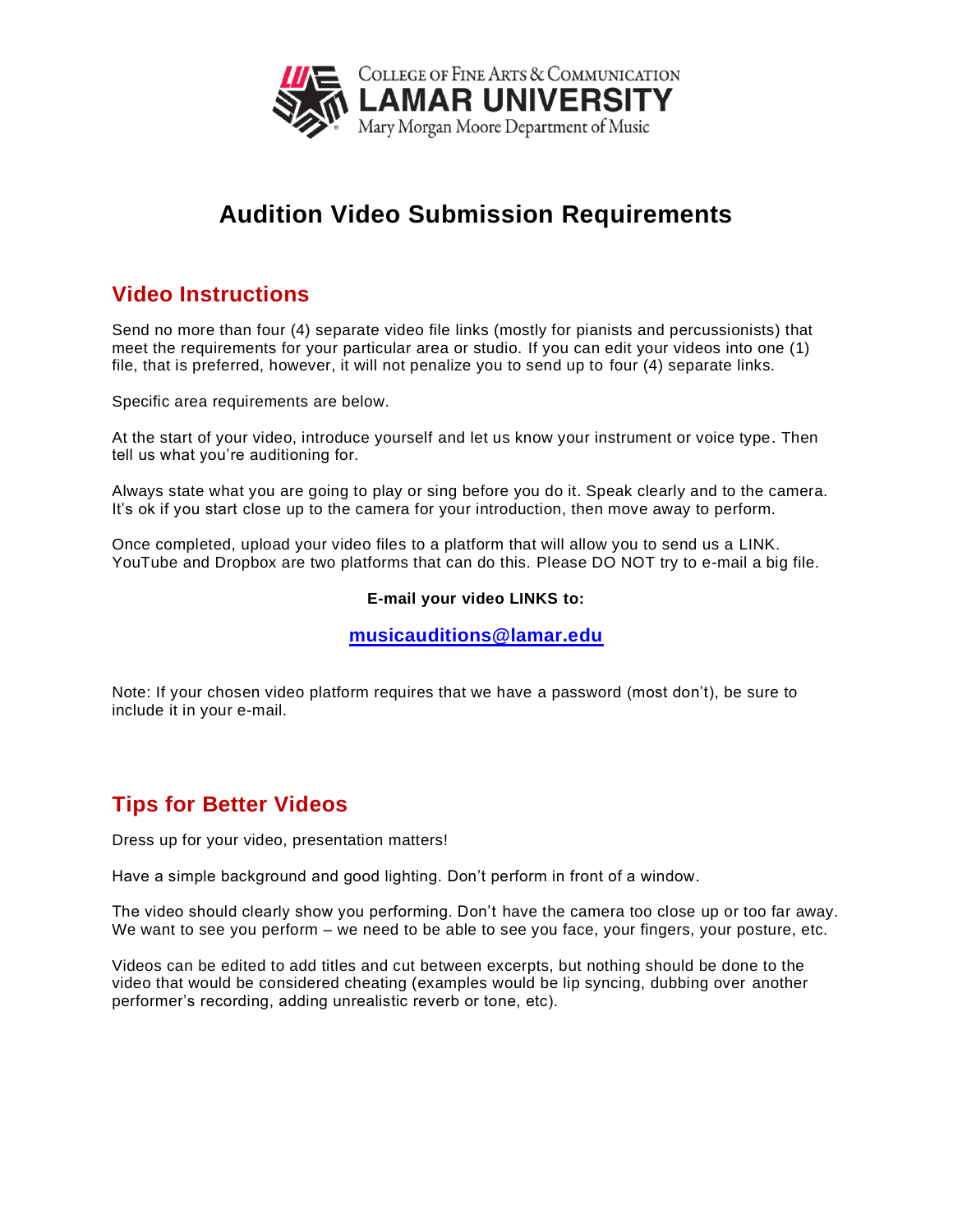## **Brass and Woodwind Requirements**

#### Undergraduate

- 1. Perform three major scales of your choice (memorization encouraged, but not required). Including high, middle, and low octaves is encouraged.
- *2.* Two etudes of contrasting style (i.e. 1 lyrical and 1 technical) *TMEA All Region/State etudes can fulfill this requirement*
- 3. OPTIONAL: Perform at least a two-minute excerpt from a Class I solo from the UIL Prescribed Music List or other, comparable list.

If you have a question about what you should play for your audition, contact the applied faculty member for your instrument. The contact information can be found online at our [Faculty and Staff webpage.](https://www.lamar.edu/fine-arts-communication/music/faculty-and-staff/index.html)

#### Graduate

Contact your applied faculty member to discuss and determine what you should perform for your video submission. All of their contact information can be found online at our [Faculty](https://www.lamar.edu/fine-arts-communication/music/faculty-and-staff/index.html)  [and Staff webpage.](https://www.lamar.edu/fine-arts-communication/music/faculty-and-staff/index.html)

## **Piano Requirements**

#### Undergraduate

Perform three different prepared solos from contrasting historical periods (classical, romantic, impressionist, or modern). Each solo or work can be in a separate video file link.

Contact [Dr. Jacob Clark](mailto:jclark24@lamar.edu) for more information regarding piano auditions.

#### Graduate

Contact [Dr. Jacob Clark](mailto:jclark24@lamar.edu) to discuss and determine what you should perform for your video submission.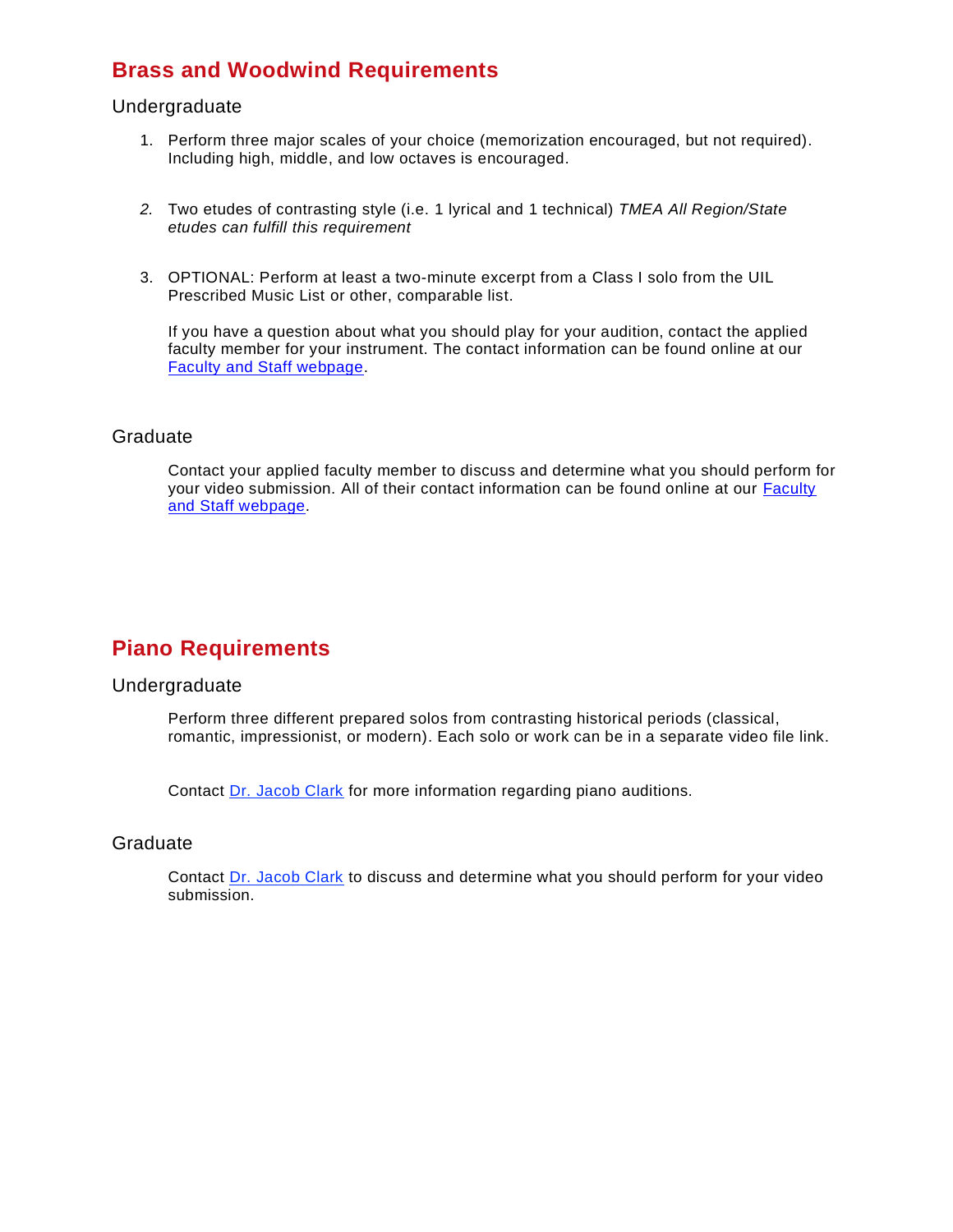### **Voice**

#### Undergraduate

Music Majors – Please prepare the following selections to be sung from memory:

- 1. One song in Italian, German, or French
- 2. One song in English

Music Minors – Please perform one song of your choice in English or any other language.

For the purposes of making your video(s), your accompaniment can be live or recorded. Or, if accompaniment if not possible, performing a cappella is perfectly acceptable. If you have further questions, please contact [Dr. Ilban.](https://www.lamar.edu/fine-arts-communication/music/faculty-and-staff/serdar-ilban.html)

If you have further questions, please contact [Dr. Serdar Ilban,](https://www.lamar.edu/fine-arts-communication/music/faculty-and-staff/serdar-ilban.html) vocal area coordinator.

Non-Music Major - If you are not music major but interested in auditioning for the choirs please visit the [choir webpage](https://www.lamar.edu/fine-arts-communication/music/ensembles/choirs/index.html) or contact [Dr. James Han,](https://www.lamar.edu/fine-arts-communication/music/faculty-and-staff/james-han.html) director of choral studies.

#### Graduate

Auditions are only required for the Master of Music – Vocal Performance track. Candidates who are interested in the M.M. Music Education track are not required to pass an audition. If you have further questions on different degree tracks in graduate studies, please contact [Dr. Jeannette Fresne.](https://www.lamar.edu/fine-arts-communication/music/faculty-and-staff/jeanette-fresne.html)

Before recording your video, all Vocal Performance graduate students should contact [Dr.](https://www.lamar.edu/fine-arts-communication/music/faculty-and-staff/serdar-ilban.html)  [Serdar Ilban](https://www.lamar.edu/fine-arts-communication/music/faculty-and-staff/serdar-ilban.html) to touch base and determine what you will perform.

For the purposes of making your video(s), your accompaniment can be live or recorded. Or, if accompaniment if not possible, performing a cappella is perfectly acceptable. If you have further questions, please contact [Dr. Ilban.](https://www.lamar.edu/fine-arts-communication/music/faculty-and-staff/serdar-ilban.html)

For a Vocal Performance Master's Degree, perform each of the following:

- 1. One song or aria in Italian
- 2. One art song in German
- 3. One art song in French
- 4. One art song in English
- 5. One piece of candidate's choice (in any language)

All selections must be sung from memory. For the purposes of making your video, your accompaniment can be live or recorded. If you have further questions, please contact [Dr.](https://www.lamar.edu/fine-arts-communication/music/faculty-and-staff/serdar-ilban.html)  [Ilban.](https://www.lamar.edu/fine-arts-communication/music/faculty-and-staff/serdar-ilban.html)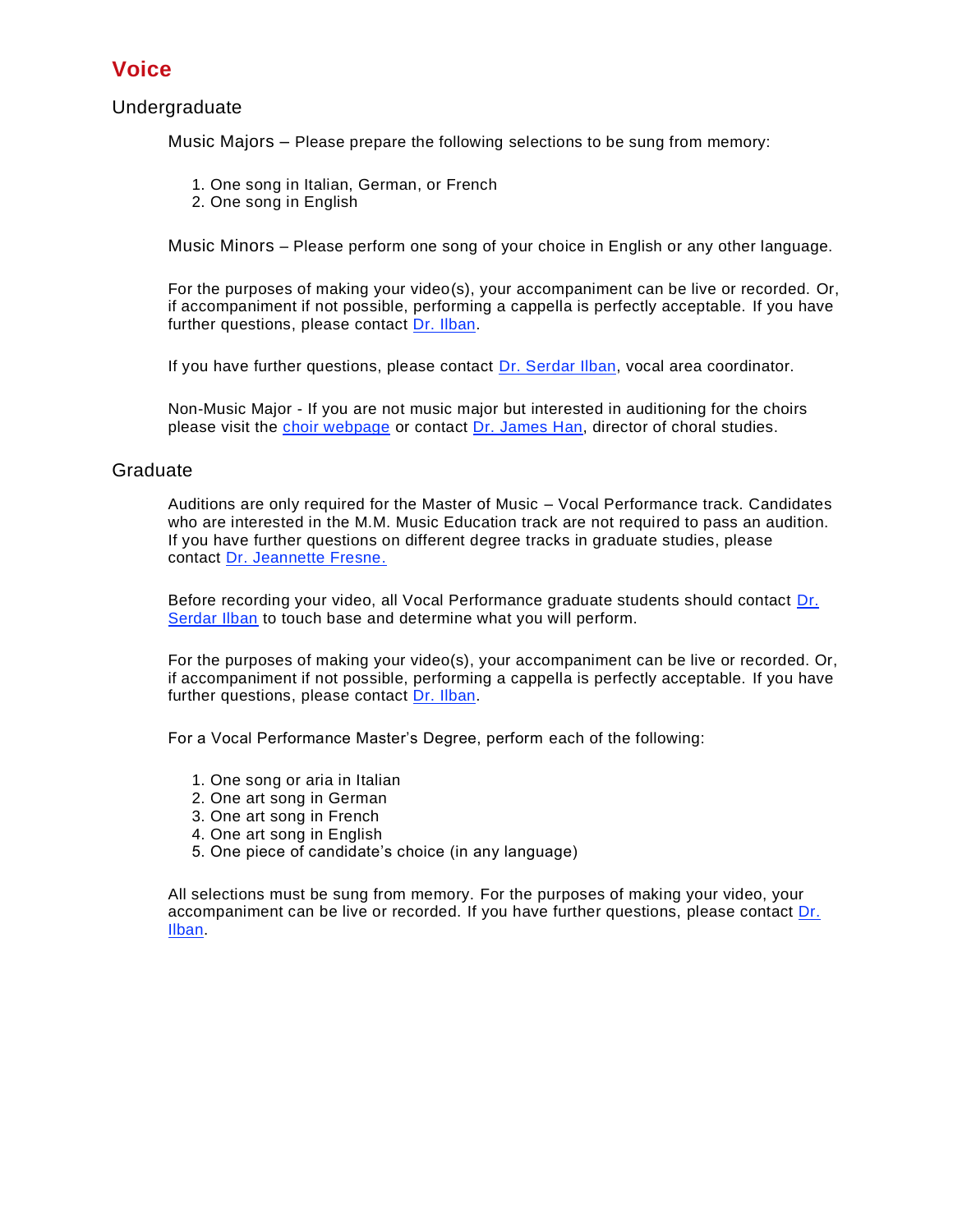# **Percussion**

If you do not have access to large instruments (such as timpani or keyboard) due to the quarantine of COVID-19, you may use old video recordings of percussion ensemble or band concerts. While performing on instruments is ideal to get the best sense of your technique and ability level, the use of practice pads and/or pillows is completely acceptable. If you have any questions or would like more suggestions tailored to your situation, please email Dr. Perez [\(fperez4@lamar.edu\)](mailto:fperez4@lamar.edu).

### Undergraduate

Prospective percussion music majors and minors should demonstrate ability in three core areas: mallet keyboard, snare drum, and timpani.

Please contact Dr. Francisco Perez [\(fperez4@lamar.edu\)](mailto:fperez4@lamar.edu) for any questions regarding the percussion program or audition repertoire.

Perform at least 1 Snare Drum excerpt. A second of a contrasting style is optional.

- A solo or etude in concert style from Cirone's Portraits in Rhythm, Peters' Intermediate Snare Drum Studies, Delecluse's Douze Études, or similar.
- A solo or etude in rudimental style from Pratt's 14 Modern Contest Solos or Freytag's Rudimental Cookbook, or similar.

Perform 1 Two-Mallet Keyboard Excerpt + Scales

- Technical two-octave demonstration of 3 major and 1 minor scales.
- Standard two-mallet solo work or etude to demonstrate musicianship such as a movement from Bach's Sonatas and Partitas for Violin, Peters' Yellow After the Rain, Ford's Marimba: Technique Through Music, or any Class I or II work.

#### Perform 1 Four-Mallet Keyboard Excerpt

• Standard four-mallet solo work or etude to demonstrate musicianship such as a movement from Bach's Sonatas and Partitas for Violin, Peters' Yellow After the Rain, Ford's Marimba: Technique Through Music, or any Class I or II work.

#### Perform 1 Timpani Excerpt

- A standard work or etude to demonstrate musicianship such as Firth's The Solo Timpanist, Beck's Five Movements for Solo Timpani, or similar Class I and II solos or All-Region etude.
- A demonstrated ability to tune multiple drums from a single given pitch.

(Optional) Additional Areas for Video Submission

- Multiple-percussion A standard work or study to demonstrate musicianship such as Campbell's Tork or Engine Room, or similar Class I or II solo.
- Drumset or World Percussion Demonstrate jazz, rock, Latin, Afro-Cuban, Asian, and/or other musical styles of drum set, hand percussion, or world music performance. Display time-keeping and solo fills in each style.